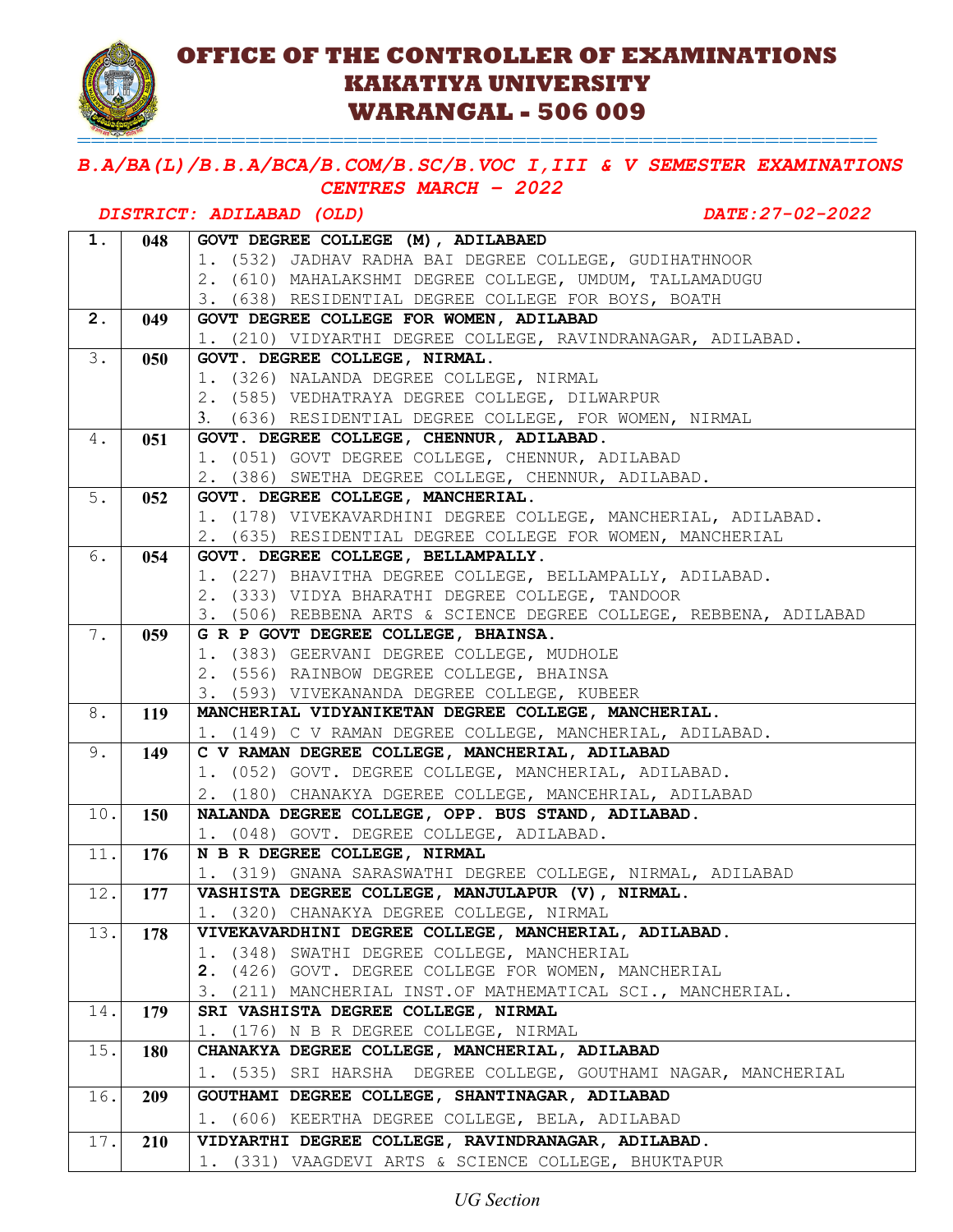| 18.  | 211 | MANCHERIAL INST. OF MATHEMATICAL SCI., MANCHERIAL.                                                           |
|------|-----|--------------------------------------------------------------------------------------------------------------|
|      |     | 1. (347) VAAGDEVI DEGREE COLLEGE, MANCHERIAL.                                                                |
| 19.  | 227 | BHAVITHA DEGREE COLLEGE, BELLAMPALLY, ADILABAD.                                                              |
|      |     | 1. (054) GOVT. DEGREE COLLEGE, BELLAMPALLY, ADILABAD.                                                        |
|      |     | 2. (166) SINGARENI MAHILA DEGREE COLLEGE, MANDAMARRI.                                                        |
|      |     | 3. (225) SHIVANI ARTS & SCIENCE COLLGE, MANDAMARRI                                                           |
| 20.1 | 320 | CHANAKYA DEGREE COLLEGE, NIRMAL, ADILABAD.                                                                   |
|      |     | 1. (179) SRI VASHISTA DEGREE COLLEGE, NIRMAL                                                                 |
|      |     | 2. (321) DEEKSHA DEGREE COLLEGE, NIRMAL                                                                      |
| 21.  | 321 | DEEKSHA DEGREE COLLEGE, NIRMAL, ADILABAD.                                                                    |
|      |     | 1. (177) VASHISHTA DEGREE COLLEGE, MANJULAPUR (V), NIRMAL                                                    |
| 22.  | 322 | GOKULDAS PURUSHOTHAMDAS LADDA DEG.COLL., BHAINSA, ADILABAD.                                                  |
|      |     | 1. (385) VAASAVI DEGREE COLLEGE, KALLUR, KUNTALA                                                             |
|      |     | 2. (595) SRADDA DEGREE COLLEGE, MUDHOLE                                                                      |
| 23.  | 324 | KARIMALA DEGREE COLLEGE, LUXETTIPET.                                                                         |
|      |     | 1. (439) GOVT DEGREE COLLEGE, LUXETTIPET.                                                                    |
| 24.  | 325 | KRISHNAVENI DEGREE COLELGE, ADILABAD                                                                         |
|      |     | 1. (150) NALANDA DEGREE COLLEGE, OPP. BUS STAND, ADILABAD                                                    |
|      |     | 2. (209) GOUTHAMI DEGREE COLLEGE, NIRMAL                                                                     |
| 25.  | 326 | NANDANA DEGREE COLLEGE, NIRMAL.                                                                              |
|      |     | 1. (050) GOVT. DEGREE COLLEGE, NIRMAL, ADILABAD.                                                             |
| 26.  | 327 | RIMS DEGREE COLLEGE, MANCHERIAL.<br>1. (119) MANCEHRIAL VIDYANIKETAN DEGREE COLLEGE, MANCHERIAL              |
|      |     | 2. (181) NALANDA DEGREE COLEGE, MANCHERIAL                                                                   |
| 27.  | 331 | VAGDEVI DEGREE COLLEGE, ADILABAD                                                                             |
|      |     | 1. (049) GOVT DEGREE COLLEGE FOR WOMEN, ADILABAD                                                             |
|      |     | 2. (325) KRISHNAVENIDEGREE COLLEGE, ADILABAD                                                                 |
| 28.  | 332 | VAAGDEVI DEGREE COLLEGE, BOATH                                                                               |
|      |     | 1. (558) PADMAVATHI DEGREE COLLEGE, BAZARHATHNOOR                                                            |
|      |     | 2. (559) SRI RAJA RAJESHWARA DEGREE COLLEGE, BHAZARHATHNOOR                                                  |
|      |     | 3. (560) TRIDEVI DEGRE COLLEGE, NERADIGONDA                                                                  |
| 29.  | 334 | VIKAS DEGREE COLLEGE, PONKAL, JANNARAM, ADILABAD.                                                            |
|      |     | 1. (537) AJMERA REKHA SYAM (ARS) DEGREE COLLEGE, PONKAL                                                      |
| 30.1 | 347 | VAAGDEVI DEGREE COLLEGE, MANCHERIAL                                                                          |
|      |     | 1. (226) CHAITANYA DEG.COLL. FOR WOMEN MANCHERIAL, ADILABAD.                                                 |
|      |     | 2. (327) RIMS DEGREE COLLEGE, MANCHERIAL.                                                                    |
| 31.  | 349 | VASUNDHARA DEGREE COLLEGE, SIRPUR KAGHAZNAGAR.                                                               |
|      |     | 1. (053) S K E DEGREE COLLEGE, SIRPUR KAGHAZNAGAR.                                                           |
|      |     | 2. (503) VIVEKANANDA DEREE COLLEGE, SRIPUR KAGHAZNAGAR                                                       |
|      |     | 3. (523) SRI CHAITANYA DEGREE COLLEGE 3-17 MAIN ROAD KOWTALA                                                 |
|      |     | 4. (650) GOVT DEGREE COLLEGE, SIRPUR KAGHAZNAGAR                                                             |
| 32.  | 363 | VIVEKANANDA DEGREE COLLEGE, VIDHYA NAGAR COLONY, ECHODA, ADILABAD.                                           |
|      |     | 1. (531) SAI CHAITANYA DEGREE COLLEGE, NERADIGONDA                                                           |
|      |     | 2. (609) KAKATIYA DEGREE COLLEGE, ADEGAON-K, ECHODA                                                          |
| 33.  | 364 | KNR DEGREE COLLEGE, # 14-52, KHANAPUR, ADILABAD.                                                             |
|      |     | 1. (365) VAAGDEVI DEGREE COLLEGE, TIMAPUR, KHANAPUR                                                          |
| 34.  | 365 | VAAGDEVI DEGREE COLLEGE, THIMAPUR AREA, KHANAPUR.                                                            |
|      |     | 1. (613) AZMEERA REKHA SYAM (ARS) DEGREE COLLEGE, KHANAPUR                                                   |
| 35.  | 384 | SRI PULAJI BABA DEGREE COLLEGE, IB CHOWK, UTNOOR.                                                            |
|      |     | 1. (388) GOVT. DEGREE COLLEGE, UTNOOR, ADILABAD.                                                             |
|      |     | 2. (578) VEDANTHA DEGREE COLLEGE, KERAMERI (V&M)                                                             |
| 36.  | 388 | GOVT. DEGREE COLLEGE, UTNOOR, ADILABAD.                                                                      |
|      |     | 1. (384) SRI PULAJI BABA DEGREE COLLEGE, IB CHOWK, UTNOOR.<br>2. (596) SEVALAL WOMENS DEGREE COLLEGE, UTNOOR |
|      |     | 3. (615) AZMEERA REKHA SYAM (ARS) DEGREE COLLEGE, UTNOOR                                                     |
|      |     | 4. (639) TELANGANA TRIBAL WELFARE R D C (GIRLS), UTNOOR                                                      |
| 37.  | 439 | GOVT. DEGREE COLLEGE, LUXITTIPET, ADILABAD.                                                                  |
|      |     | 1. (324) KARIMALA DEREE COLLEGE, LUXETTIPET                                                                  |
|      |     |                                                                                                              |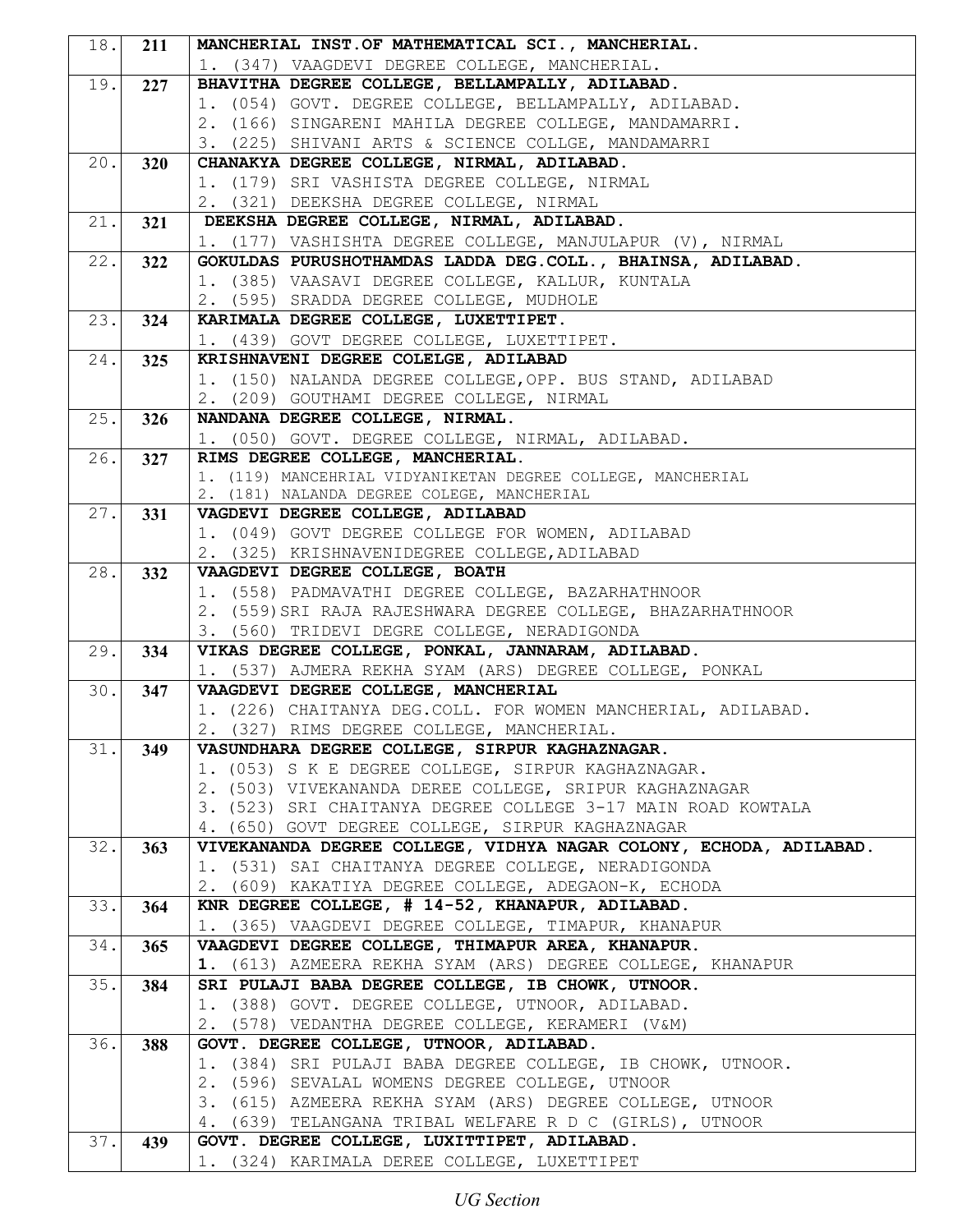|       |     | 2. (329) SRI BHAGAVATHI DEGREE COLLEGE, LUXETTIPET                          |
|-------|-----|-----------------------------------------------------------------------------|
|       |     | 3. (530) VAGHESWARI DEGREE COLLEGE, UTHKOOR.                                |
|       |     | 4. (533) VIVEKANANDA DEGREE COLLEGE, UTHKOOR, LUXETTIPET.                   |
|       |     | 5. (561) VAISHNAVI WOMEN'S DEGREE COLLEGE, UTHKOOR, LUXETTIPET.             |
| 38.1  | 537 | AJMERA REKHA SYAM (ARS) DEGREE COLLEGE, PONKAL.                             |
|       |     | 1. (334) VIKAS DEGREE COLLEGE, PONKAL, JANNARAM                             |
|       |     | 2. (597) KAKATIYA DEGREE COLLEGE, MYADERIPET, DANDEPALLY                    |
| 39.   | 557 | PADMAVATHI DEGREE COLLEGE, SARANGAPUR                                       |
|       |     | 1. (534) EKALAVYA DEGREE COLLEGE, JAM (V), SARANGAPUR (M)                   |
| 40.   | 585 | VEDHATRAYA DEGREE COLLEGE, DILWARPUR                                        |
|       |     | 1. (557) PADMAVATHI DEGREE COLLEGE, SARANGAPUR                              |
| 41.   |     | MATRUSRI DEGREE COLLEGE, ASIFABAD.                                          |
|       | 591 | 1. (640) TELANGANA TRIBAL WELFARE RESIDENTIAL DEGR. COLL. (GIRLS), ASIFABAD |
| 42.   | 593 | VIVEKANANDA DEGREE COLLEGE, KUBEER                                          |
|       |     | 1. (322) GOKULDAS PURUSHOTHAMDAS LADDA DEG.COLL., BHAINSA, ADILABAD         |
|       |     | 2. (594) THAPASVI DEGREE COLLEGE, KUBEER                                    |
| 43.   | 595 | SRADDA DEGREE COLLEGE, MUDHOLE                                              |
|       |     | 1. (059) G R P GOVT DEGREE COLLEGE, BHAINSA                                 |
|       |     | 2. (502) VEDHANIDHI DEGREE COLLEGE, LOKESHWARAM                             |
| 44.   | 607 | S R DEGREE COLLEGE, SHANTHI NAGAR COLONY, KHANAPUR                          |
|       |     | 1. (364) K N R DEGREE COLLEGE, KHANAPUR                                     |
|       |     | 2. (586) EKASHILA DEGREE COLLEGE, MAMADA                                    |
| 45.   | 608 | SAI SAMATH DEGREE COLLEGE, ECHODA                                           |
|       |     | 1. (363) VIVEKANANDA DEGREE COLLEGE, VIDYANAGAR COLONY, ECHODA              |
|       |     | 2. (634) RESIDENTIAL DEGREE COLLEGE FOR WOMEN, ADILABAD                     |
| 46.   | 609 | KAKATIYA DEGREE COLLEGE, ADEGAON-K, ECHODA                                  |
|       |     | 1. (332) VAAGDEVI DEGREE COLELGE, BOATH                                     |
|       |     | 2. (536) VINAYAKA DEREE COLLEGE, NERADIGONDA                                |
|       |     | 3. (623) CHATRAPATHI DEGREE COLLEGE, ECHODA                                 |
| 47.   | 613 | AZMEERA REKHA SYAM (ARS) DEGREE COLLEGE, KHANAPUR                           |
|       |     | 1. (152) S V G DEGREE COLLEGE, LUXMANCHANDA                                 |
|       |     | 2. (607) S.R. DEGREE COLLEGE, SHANTHI NAGAR COLONY, KHANAPUR                |
| 48.   | 615 | AZMEERA REKHA SYAM (ARS) DEGREE COLLEGE, UTNOOR                             |
|       |     | 1. (504) CRESCENT DEGREE COLLEGE, INDRAVELLY                                |
|       |     | 2. (579) VEDHANIDHI DEGREE COLLEGE, NARNOOR                                 |
|       |     | 3. (621) AGNUS DEGREE COLLEGE, JAINOOR, ADILABAD                            |
| 49.   | 623 | CHATRAPATHI DEGREE COLLEGE, ECHODA                                          |
|       |     | (608) SAI SAMATH DEGREE COLLEGE, ECHODA, ADILABAD                           |
| $50.$ | 640 | TELANGANA TRIBAL WELFARE RESIDENTIAL DEGR. COLL. (GIRLS), ASIFABAD          |
|       |     | 1. (229) SRI CHAITANYA DEGREE COLLEGE, ASIFABAD                             |
|       |     | 2. (469) GOVT DEGREE COLLEGE FOR WOMEN, ASIFABAD (WN)                       |
|       |     | 3. (591) MATRUSRI DEGREE COLLEGE, ASIFABAD                                  |
| 51.   | 650 | GOVT DEGREE COLLEGE, SIRPUR KAGHAZNAGAR.                                    |
|       |     | 1. (323) INDIRA WOMEN'S DEGREE COLLEGE, SIRPUR KAGHAZNAGAR                  |
|       |     | 2. (349) VASUNDHARA DEGREE COLLEGE, SIRPUR KAGHAZNAGAR                      |
|       |     | 3. (524) SRI TEJA DEGREE COLLEGE, SADASIVAPET, KOWTALA.                     |
| 52.   | 661 | GOVT JUNIOR COLLEGE, KADEM                                                  |
|       |     | 1. (505) L M R DEGREE COLLEGE, KADEM (M), KANNAPUR                          |

 $f \cdot M \cdot \bigwedge$ 

(DR. J. MADHUKAR) (DR. A. NARENDER) (PROF.P. MALLA REDDY)<br>ACOE **ACOE** CONTROLLER OF EXAMINAT **CONTROLLER OF EXAMINATIONS**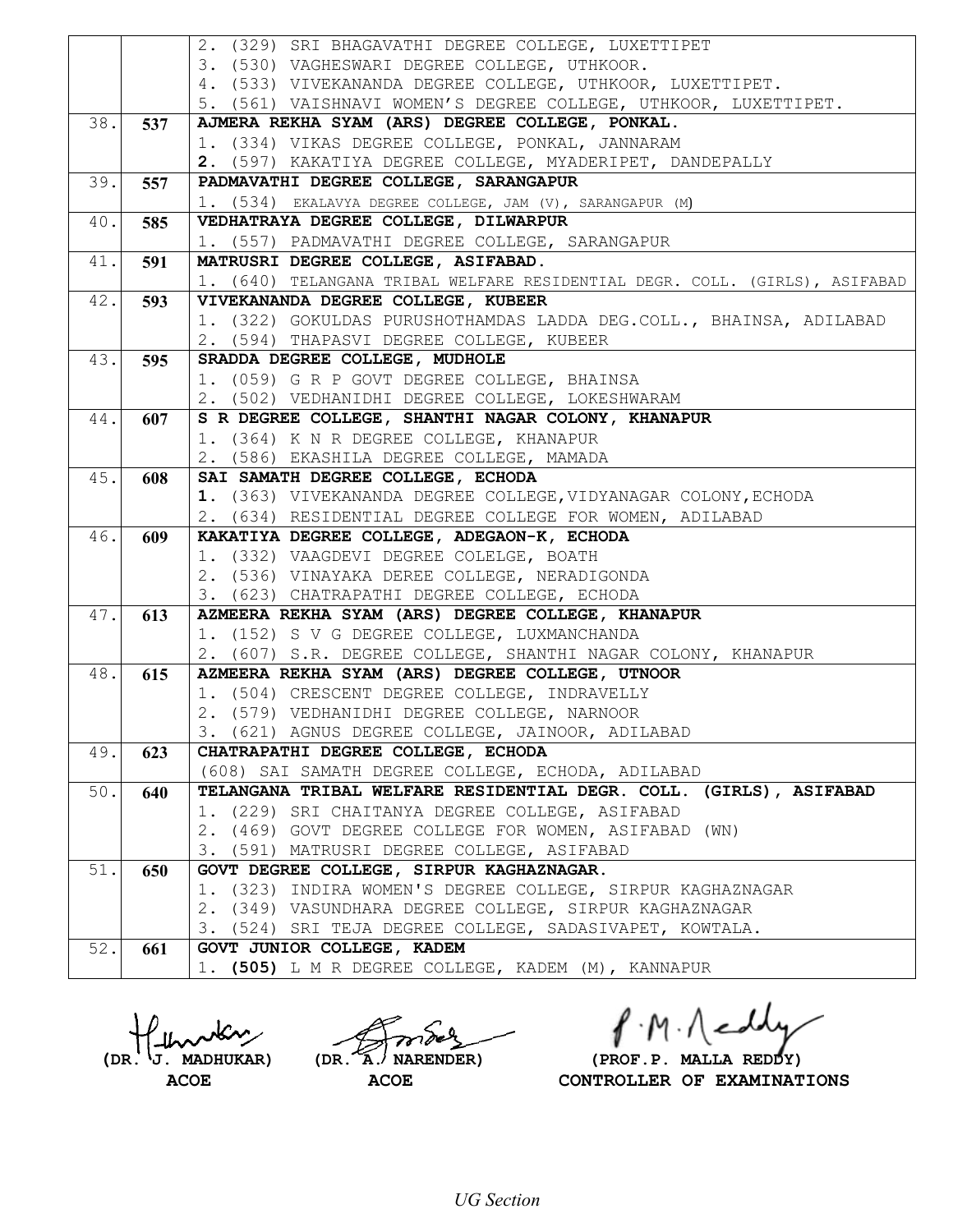## **OFFICE OF THE CONTROLLER OF EXAMINATIONS KAKATIYA UNIVERSITY WARANGAL - 506 009**

### *B.A/BA(L)/B.B.A/BCA/B.COM/B.SC/B.VOC I,III & V SEMESTER EXAMINATIONS CENTRES MARCH – 2022*

=========================================================

#### *DISTRICT: KHAMMAM (OLD) DATE:27-02-2022*

| 1.  | 028 | GOVT. DEGREE COLLEGE FOR WOMEN, KHAMMAM.                              |
|-----|-----|-----------------------------------------------------------------------|
|     |     | 1. (076) KAVITHA MEMORIAL DGREEE COLLEGE, KHAMMAM (B.Sc only)         |
|     |     | 2. (645) TELANGANA TRIBAL WELFARE R D C (GIRLS) KHAMMAM               |
| 2.  | 030 | S R ARTS & SCIENCE DEGREE COLLEGE, KOTHAGUDEM                         |
|     |     | 1. (133) PRIYADARSHINI DEGREE COLLEGE FOR WOMEN, KOTHAGUDEM           |
|     |     | 2. (219) VIVEKAVARDHANI COL. FOR WOMEN, LAXMIDEVIPALLI, KTDM.         |
| 3.  | 031 | S C WOMEN'S COLLEGE, KOTHAGUDEM.                                      |
|     |     | 1. (540) SRI VIKAS DEGREE COLLEGE, JULURPAD                           |
|     |     | 2. (646) TELANGANA TRIBAL WELFARE DEGREEE COLLEGE (GIRLS), KOTHAGUDEM |
| 4.  | 032 | J V R GOVT DEGREE COLLEGE, SATHUPALLY.                                |
|     |     | 1. (143) NAVA BHARAT DEGREE COLLEGE, SATHUPALLY, KHAMMAM              |
|     |     | 2. (223) SRI VANI DEGREE COLLEGE, PENUBALLY                           |
|     |     | 3. (491) SIDDARTHA GOWTHAMI DEGREE COLLEG, VELAIRPAD, KHAMMAM         |
|     |     | 4. (525) GAYATRI DEGREE COLLEGE, DHAMMAPETA                           |
| 5.  | 033 | GOVT. DEGREE COLLEGE, BHADRACHALAM.                                   |
|     |     | 1. (145) P S RAO MEMORIAL DEG. COLL., BHADRACHALAM, KHAMMAM.          |
|     |     | 2. (158) VENKAT ARTS AND SCIENCE COLLEGE, BHADRACHALAM.               |
|     |     | 3. (172) SRI SAI DEGREE COLLEGE, BHADRACHALAM.                        |
|     |     | 4. (224) MAMATHA DEGREE COLLEGE, SARAPAKA                             |
|     |     | 5. (292) MOTHER TERESA DEGREE COLLEGE, BHADRACHALAM.                  |
| 6.  | 034 | GOVT. DEGREE COLLEGE, MADHIRA.                                        |
|     |     | 1. (183) SEELAM PULLA REDDY MEMORIAL DEGREE COLL., MADHIRA.           |
|     |     | 2. (518) SREENIDHI DEGREE COLLEGE, MADHIRA                            |
| 7.  | 076 | KAVITA MEMORIAL DEGREE COLLEGE, KHAMMAM.                              |
|     |     | 1. (109) GAYATRI DEGREE COLLEGE, KHAMMAM                              |
|     |     | 2. (294) SCARED HEART & ARTS & SCIENCE COLLEGE, TALLAMPADU.           |
| 8.  | 080 | GOVT. DEGREE COLLEGE, YELLANDU.                                       |
|     |     | 1. (377) NIRMAL HRIDAY DEGREE COLLEGE, KARAPALLY                      |
|     |     | 2. (494) SRI VIKAS DEGREE COLLEGE, KAREPALLY, SINGARENI, KHAMMAM      |
|     |     | 3. (495) VIVEKAVARDHINI DEGREE COLLEGE, GUNDALA                       |
|     |     | 4. (496) KOMARAM BHEEM DEGREE COLLEGE, GUNDALA, KHAMMAM.              |
|     |     | 5. (651) SRI CHAITANYA DEGREE COLLEGE, YELLANDU                       |
| 9.  | 081 | GOVT. DEGREE COLLEGE, PALONCHA.                                       |
|     |     | 1. (111) NATIONAL DEGREE COLLEGE, PALONCHA, KHAMMAM.                  |
|     |     | 2. (171) K L R DEGREE COLLEGE, PALONCHA, KHAMMAM.                     |
|     |     | 3. (633) RESIDENTIAL DEGREE FOR WOMEN, KOTHAGUDEM                     |
| 10. | 107 | KAVITHA DEGREE & PG COLL, NEAR RTA OFFICE, KHAMMAM.                   |
|     |     | 1. (110) VIKAS DEGREE COLLEGE, STATION ROAD, KHAMMAM                  |
|     |     | 2. (212) GEETHANJALI DEGREE COLLEGE, KHAMMAM                          |
| 11. | 108 | PRIYADARSHINI DEGREE COLLEGE FOR WOMEN, KHAMMAM                       |
|     |     | 1. (129) D R S DEGREE & P.G. COLLEGE, MAMILLAGUDEM, KHAMMAM           |
| 12. | 109 | GAYATRI DEGREE COLLEGE, KHAMMAM                                       |
|     |     | 1. (107) KAVITHA DEGREE & PG COLL, NEAR RTA OFFICE, KHAMMAM.          |
| 13. | 110 | VIKAS DEGREE COLLEGE, STATION ROAD, KHAMMAM.                          |
|     |     | 1. (028) GOVT DEGREE COLLEGE FOR WOMEN, KHAMMAM                       |
|     |     | 2. (108) PRIYADARSHINI DEGREE COLLEGE FOR WOMEN, KHAMMAM.             |
|     |     | 3. (159) AARYABHATTA DEGREE COLLEGE, SARADHINAGAR                     |
|     |     | 4. (468) GOVT. DEGREE COLLEGE, GARLA, KHAMMAM.                        |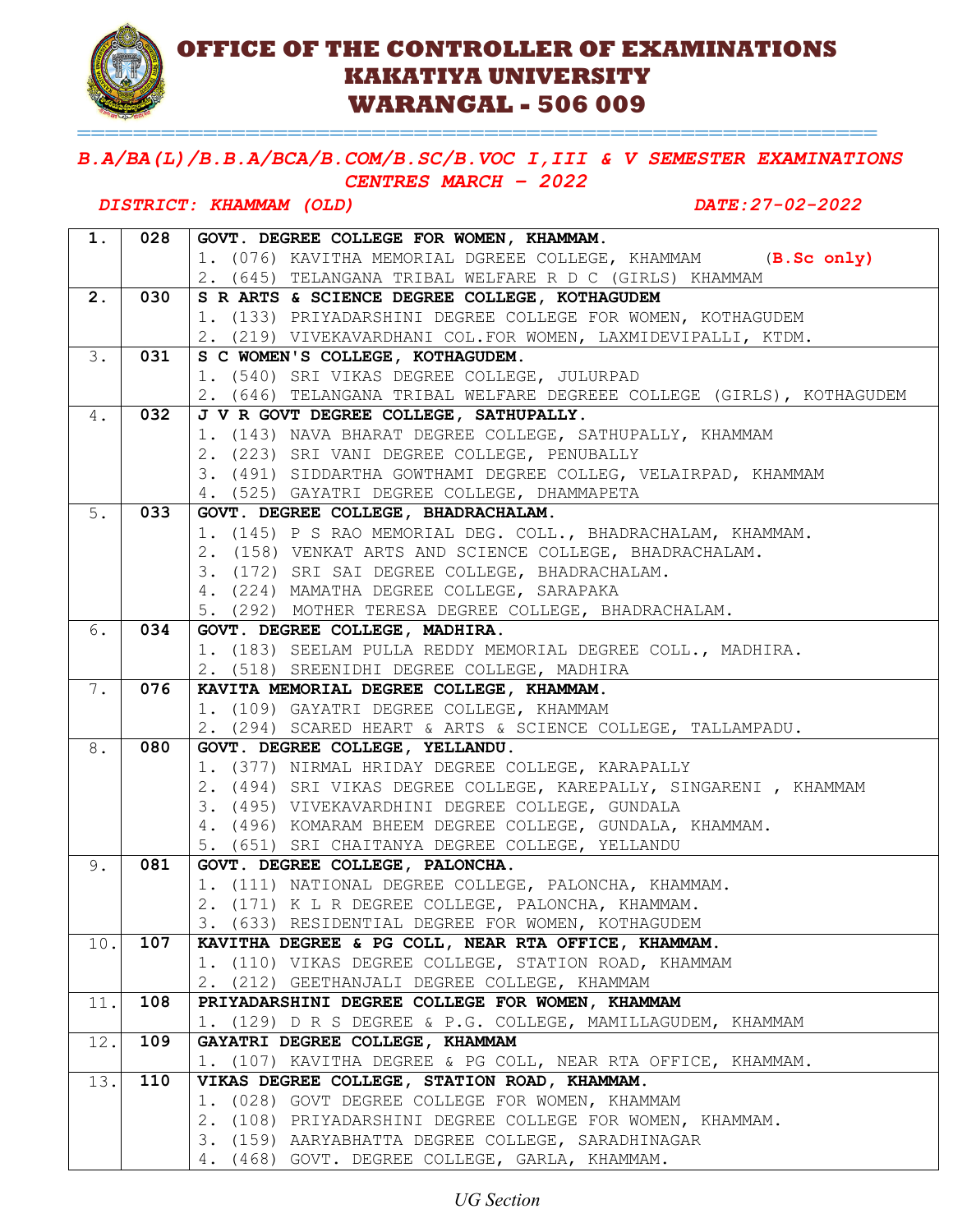| 14.               | 113 | GEETHAM'S DEGREE COLLEGE, SATHUPALLY, KHAMMAM.                                                  |
|-------------------|-----|-------------------------------------------------------------------------------------------------|
|                   |     | 1. (170) V K D V S DEGREE COLLEGE, ASWARAOPET.                                                  |
|                   |     | 2. (611) USHASRI DEGREE COLLEGE, KALLURU                                                        |
| 15.               | 114 | KAKATIYA (S H R) DEGREE COLLEGE, SATHUPALLY, KHAMMAM                                            |
|                   |     | 1. (113) GEETHAM'S DEGREE COLLEGE, SATHUPALLY, KHAMMAM.                                         |
|                   |     | 2. (131) [RATHIBHA DEGREE COLLEGE, KALLURU                                                      |
| 16.               | 129 | D R S DEGREE & P.G. COLLEGE, MAMILLAGUDEM, KHAMMAM.                                             |
|                   |     | 1. (141) DR. R J REDDY COLLEGE OF HIGHER EDN., KHAMMAM.                                         |
| $\overline{17}$ . | 130 | PRIYADARSHINI DEGREE & PG COLLEGE, KHAMMAM                                                      |
|                   |     | 1. (076) KAVITHA MEMORIAL DEGREE COLLEGE, KHAMMAM (BA, B.Com, BBA only)                         |
| 18.               | 133 | PRIYADARSHINI DEGREE COLLEGE FOR WOMEN, KOTHAGUDEM.                                             |
|                   |     | 1. (142) VIVEKAVARDHANI DEGREE COLLEGE, KOTHAGUDEM.                                             |
|                   |     | 2. (614) SURYA DEGREE COLLEGE, CHANDRUGONDA                                                     |
|                   |     | 3. (222) KRISHNAVENI SAAHITHI DEGREE COLLEGE, KOTHAGUDEM                                        |
| 19.               | 141 | DR.R J R COLLEGE OF HIGHER EDUCATION, KHAMMAM.                                                  |
|                   |     | 1. (077) MARVEL (MADINA) DEGREE COLLEGE, KHAMMAM.                                               |
|                   |     | 2. (632) RESIDENTIAL DEGREE COLLEGE FOR WOMEN, KHAMMAM                                          |
| 20.               | 142 | VIVEKAVARDHANI DEGREE COLLEGE, KOTHAGUDEM.                                                      |
|                   |     | 1. (030) S R ARTS & SCIENCE COLLEGE, KOTHAGUDEM                                                 |
|                   |     | 2. (031) S C WOMEN'S COLLEGE, KOTHAGUDEM, KHAMMAM.                                              |
|                   |     | 3. (208) SRI MAANVITHA DEGEREE COLLEGE, KOTHAGUDEM                                              |
| 21.               | 143 | NAVA BHARAT DEGREE COLLEGE, SATHUPALLY, KHAMMAM.                                                |
|                   |     | 1. (032) J V R GOVT. DEGREE COLLEGE, SATHUPALLY.                                                |
|                   |     | 2. (157) VAMSEE VINAY DEGREE COLLEGE, SATHUPALLY                                                |
| $\overline{2}2$ . | 153 | SADHANA DEGREE COLLEGE, YELLANDU                                                                |
|                   |     | 1. (293) SAAHITHI DEGREE COLLEGE, YELLANDU                                                      |
| 23.               | 157 | VAMSEE VINAY DEGREE COLLEGE, SATHUPALLY                                                         |
|                   |     | 1. (114) KAKATIYA DEGREE COLLEGE, SATHUPALLY                                                    |
| 24.               | 171 | K L R DEGREE COLLEGE, PALONCHA                                                                  |
|                   |     | 1. (081) GOVT. DEGREE COLLEGE, PALONCHA.                                                        |
| 25.               | 172 | SRI SAI DEGREE COLLEGE, BHADRACHALAM                                                            |
|                   |     | 1. (291) TRIVENI DEGREE COLLEGE, BHADRACHALAM                                                   |
|                   |     | 2. (566) SRI KRISHNA DEGREE COLLEGE, BHADRACHALAM                                               |
|                   |     | 3. 647) TELANGANA TRIBALWELFARE DEGREE COLLEGE, MANUGURU                                        |
| 26.               | 182 | SRI VIDYA DEGREE COLLEGE, MANUGURU.                                                             |
|                   |     | 1. (430) GOVT DEGREE COLLEGE, MANUGURU                                                          |
| 27.1              | 183 | SEELAM PULLA REDDY MEMORIAL DEGREE COLL., MADHIRA.                                              |
|                   |     | 1. (034) GOVT. DEGREE COLLEGE, MADHIRA.<br>2. (112) SUSEELA MEMORIAL DEGREE COLLEGE, DUDUGUPADU |
|                   |     | 3. (221) MODERN DEGREE COLLEGE, UTF OFFICE., MADHIRA, KHAMMAM.                                  |
|                   |     | 4. (295) SARASWATHI DEGREE COLLEGE, YERRUPALEM                                                  |
| 28.               | 212 | GEETHANJALI DEGREE COLLEGE, KHAMMAM                                                             |
|                   |     | 1. (130) PRIYADARSHINI DEGREE COLLEGE, KHAMMAM                                                  |
|                   |     |                                                                                                 |
| 29.               | 292 | MOTHER TERESA DEGREE COLLEGE, BHADRACHALAM.                                                     |
|                   |     | 1. (033) GOVT. DEGREE COLLEGE, BHADRACHALAM                                                     |
| 30.               | 293 | SAAHITHI DEG. COLL. OF ARTS & SCIENCE, YELLANDU                                                 |
|                   |     | 1. (080) GOVT DEGREE COLLEGE, YELLANDU                                                          |
|                   |     | 2. (153) SADANA DEGREE COLLEGE, YELLANDU                                                        |
|                   |     | 3. (296) SNEHA DEGREE COLLEGE, YELLANDU                                                         |
|                   |     | 4. (497) SRI CHAITHANYA GOWTHAMI DEGREE COLLEGE, TEKULAPALLI                                    |
|                   |     | 5. (528) VIGNAN DEGREE COLLEGE, KAREPALLY                                                       |
| 31.               | 427 | GOVT DEGREE COLLEGE, NELAKONDAPALLY                                                             |
|                   |     | 1. (375) J V R PRAGATHI DEGREE COLLEGE, KUSUMANCHI                                              |
|                   |     | 2. (427) GOVT DEGREE COLLEGE, NELAKONDAPALLY                                                    |
| 32.               | 430 | GOVT. DEGREE COLLEGE, MANUGURU.                                                                 |
|                   |     | 1. (182) SRI VIDYA DEGREE COLLEGE, MANGURU.                                                     |
|                   |     | 2. (376) KRISHNAVENI ARTS & SCI.DEG. COLL., MANUGURU.                                           |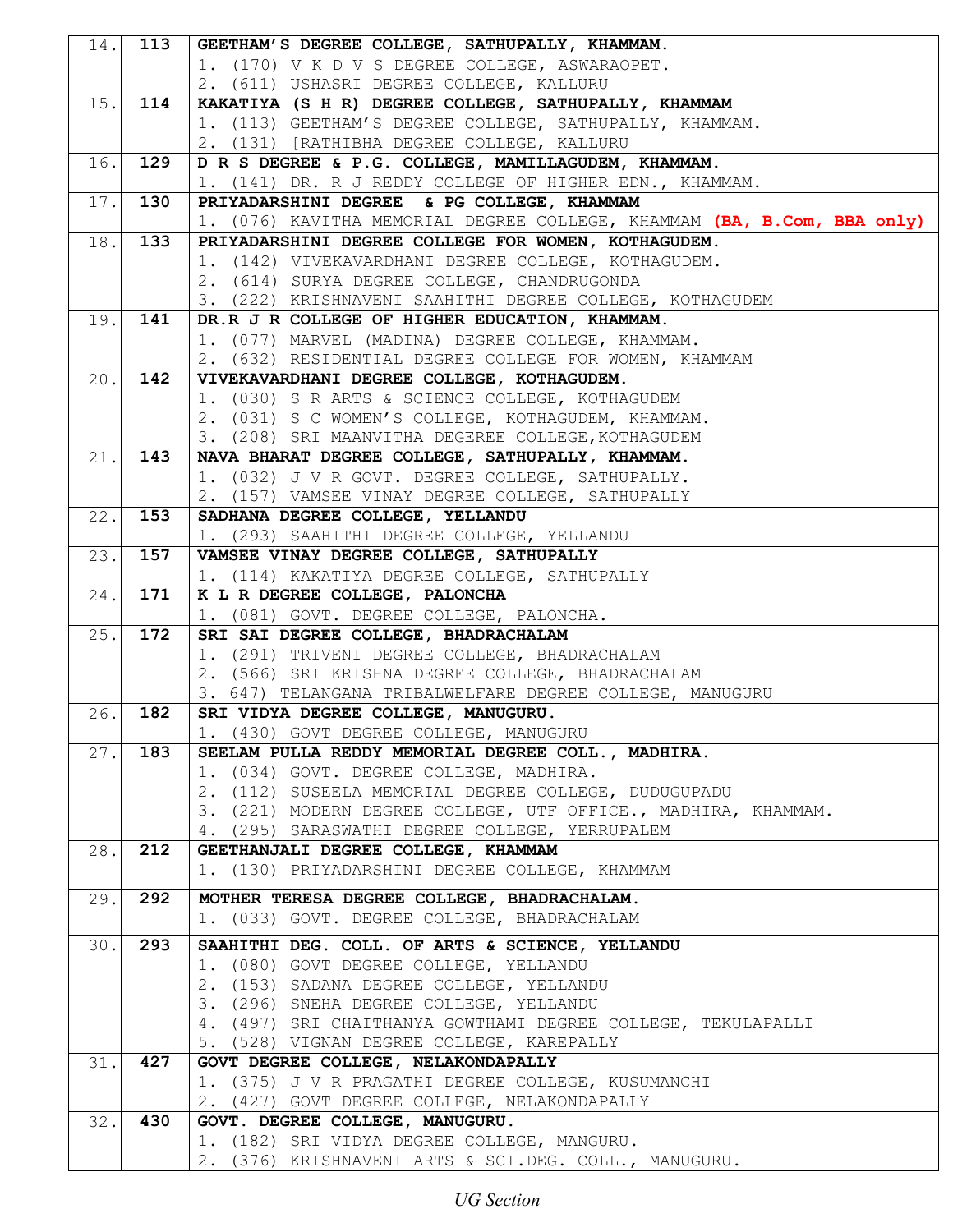| 33.1 | 462 | KRISTHU JYOTHI DEGREE COLEGE, REDDYGUDEM THALLADA, KHAMMAM          |
|------|-----|---------------------------------------------------------------------|
|      |     | 1. (433) SIDDARTHA DEGREE COLLEGE, WYRA.                            |
|      |     | 2. (519) ORUGALLU DEGREE COLLEGE, D.NO.3-18/4, ENKOOR               |
|      |     | 3. (589) MADHU DEGREE COLLEGE, SUNDARAYANAGAR, WYRA                 |
| 34.1 |     | 582   SRI CHAITANYA DEGREE COLLEGE, WYARA                           |
|      |     | 1. (462) KRISTHU JYOTHI DEGREE COLEGE, REDDYGUDEM THALLADA, KHAMMAM |
| 35.1 | 589 | MADHU DEGREE COLLEGE, SUNDARAYANAGAR, WYRA                          |
|      |     | 1. (582) SRI CHAITANYA DEGREE COLLEGE, WYRA                         |
|      |     | 36. 632 RESIDENTIAL DEGREE COLLEGE FOR WOMEN, KHAMMAM               |
|      |     | 1. (648) TELANGANA TRIBALWELFARE DEGREE COLLEGE (GIRLS), DHAMMAPET  |
| 37.1 | 700 | GOVT JUNIOR COLLEGE, CHERLA                                         |
|      |     | 1. (169) BHADRADRI DEGRE COLLEGE, CHERLA                            |
|      |     | 2. (436) GOWTHAMI DEGRE COLLEGE, CHERLA                             |

بمكلر

P.M. Neddy

 **(DR. J. MADHUKAR) (DR. A. NARENDER) (PROF.P. MALLA REDDY)** ACOE ACOE **ACOE** CONTROLLER OF EXAMINATIONS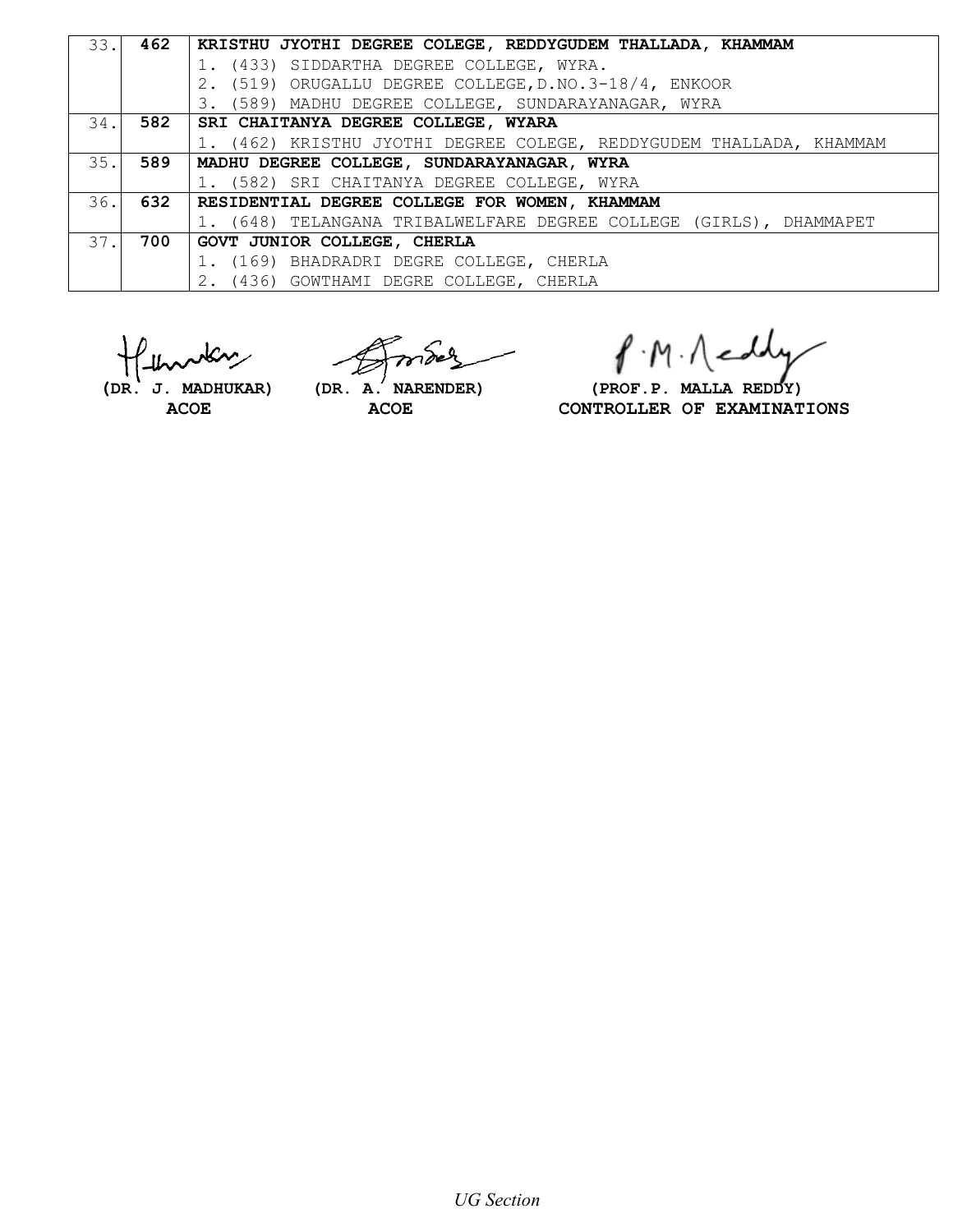

## **OFFICE OF THE CONTROLLER OF EXAMINATIONS KAKATIYA UNIVERSITY WARANGAL - 506 009**

=========================================================

### *B.A/BA(L)/B.B.A/BCA/B.COM/B.SC/B.VOC I,III & V SEMESTER EXAMINATIONS CENTRES MARCH – 2022*

#### *DISTRICT: WARANGAL (OLD) DATE:27-02-2022*

| 1.  |     | 006   KAKATIYA GOVT. COLLEGE, HANAMKONDA.                                     |
|-----|-----|-------------------------------------------------------------------------------|
|     |     | 1. (086) VAAGDEVI DEGREE COLLEGE, KISHANPURA, HANAMKONDA, WARANGAL.           |
|     |     | (B. Sc only)                                                                  |
| 2.  | 007 | LAL BAHADUR COLLEGE, NEAR MULUGU ROAD, WARANGAL.                              |
|     |     | 1. (090) MASTERJI DEGREE & P.G COLLEGE, HANAMKONDA (B.Sc (M&B) only)          |
|     |     | 2. (099) NEW SCIENCE DEGREE&P.G COLLEGE, HUNTER ROAD, HANAMKONDA (B.Com only) |
| 3.  | 009 | C K M ARTS & SCIENCE COLLEGE, DESAIPET, WARANGAL.                             |
|     |     | 1. (007) LAL BAHADUR COLLEGE, WARANGAL                                        |
|     |     | 2. (086) VAAGDEVI DEGREE COLLEGE, KISHANPURA, HANAMKONDAS (B.Com, BCA only)   |
| 4.  | 010 | A S C D M COLLEGE FOR WOMEN, FORT ROAD, WARANGAL.                             |
|     |     | 1. (009) C K M ARTS & SCIENCE COLLEGE, DESAIPET, WARANGAL                     |
|     |     | 2. (440) GOVT. DEGREE COLLEGE, WARANGAL.                                      |
|     |     | 3. (465) S S DEGREE COLLEGE, DHARMARAM.                                       |
|     |     | 4. (619) GOVT DEGREE COLLEGE, WARDHANNAPET                                    |
| 5.  | 023 | A B V GOVT DEGREE COLLEGE, JANGAON.                                           |
|     |     | 1. (499) SINDHUJA DEGREE COLLEGE, NARMETTA.                                   |
|     |     | 2. (510) SRI SRI GAYATHRI DEGREE COLLEGE, NELLUTLA, LINGALA GHANPUR           |
|     |     | 3. (599) SRI RAJA RAJESWARA DEGREE COLELLEGE, JANGAON                         |
|     |     | 4. (601) SRI AURABINO DEGREE COLLEGE, JANGAON                                 |
|     |     | 5. (644) TELANGANA TRIBAL WELFARE DEGREE COLLEGE (GIRLS), JANGAON             |
| 6.  | 025 | GOVT. DEGREE COLLEGE, MAHABUBABAD.                                            |
|     |     | 1. (091) VIGNANA BHARATHI DEGREE COLLEGE, MAHABUBABAD.                        |
|     |     | 2. (356) MAHARSHI DEGREE COLLEGE, # 2-77/8, KESAMUDRAM, WARANGAL.             |
|     |     | 3. (547) SREE SREE VEERABHADRA SWAMY DEGREE COLLEGE, KURAVI.                  |
|     |     | 4. (626) SRI ARABINDO DEGREE COLLEGE, KESAMUDRAM                              |
| 7.  | 065 | CITY MAHILA DEGREE COLLEGE, HANAMKONDA                                        |
|     |     | 1. (125) KAKATIYA MAHILA DEGREE COLLEGE, HANAMKONDA                           |
| 8.  | 073 | A V V DEGREE COLLEGE, MATEWADA, WARANGAL                                      |
|     |     | 1. (008) ISLAMIA ARTS & SCIENCE COLLEGE, M G ROAD, WARANGAL.                  |
|     |     | 3. (014) S D M S A KALASHALA, WARANGAL.                                       |
|     |     | 4. (015) S V S A KALASHALA, WARANGAL.                                         |
|     |     | 5. (126) MAHABOOBIA PANJETHAN DEG. COLLEG, E GORREKUNTA, WARANGAL             |
|     |     | 6. (543) PADISHALA VEERABHADRAIAH MEMORIAL DEG. COLL. FOR (W), RAMANNAPET     |
|     |     | 7. (563) KAKATIYA DEGREE COLLEGE, KUNTAPALLY, SANGEM.                         |
| 9.  |     | 074   S R DEGREE COLLEGE, BALASAMUDRAM, HANAMKONDA.                           |
|     |     | 1. (140) J M J DEGREE COLLEGE, KARUNAPURAM                                    |
|     |     | 2. (230) SHARVANI DEGREE COLLEGE, HANAMKODNA                                  |
|     |     | 3. (643) TELANGANA TRIBAL WELFARERESIDENTIAL DEG. COLL. (GIRLS), MULUGU       |
| 10. | 084 | SRI ARUNODAYA DEGREE COLLEGE, HANAMKONDA, WARANGAL                            |
|     |     | 1. (512) KANISHKA WOMEN'S DEGREE COLLEGE, BHEEMARAM                           |
| 11. | 086 | VAAGDEVI DEGREE COLLEGE, KISHNAPURA, HANAMKONDA.                              |
|     |     | 1. (074) S R DEGREE COLELGE & PG COLLEGE, KISHANPUR, HANAMKONDA               |
|     |     | 2. (099) NEW SCIENCE DEGREE COLLEGE, HANAMKONDA<br>(MPC & BBA only)           |
| 12. | 090 | MASTERJI DEG. & P.G.COLL., HUNTER ROAD, HANAMKONDA.                           |
|     |     | 1. (006) KAKATIYA GOVT. DEGREE COLLEGE, HANAMKONDA (B.Sc (M&B) only)          |
|     |     | 2. (086) VAAGDEVI DEGREE COLLEGE, HANAMKONDA<br>(BBA only)                    |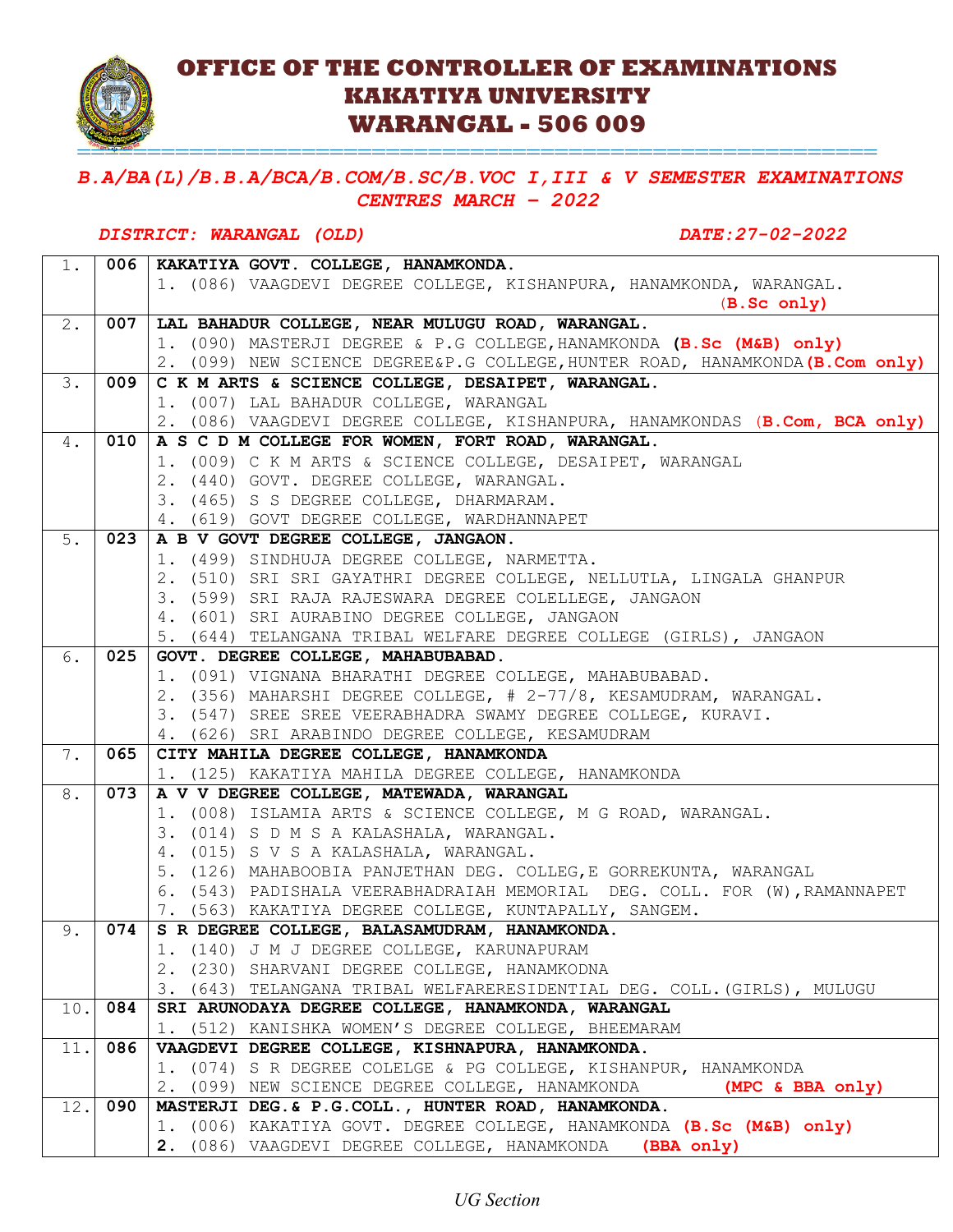|      |         | 3. (139) THUSHARA DEGREE COLLEGE, RAMPUR, WARANGAL                                  |
|------|---------|-------------------------------------------------------------------------------------|
|      | 13. 091 | VIGNANA BHARATHI DEGREE COLLEGE, MAHABUBABAD.                                       |
|      |         | 1. (025) GOVT. DEGREE COLLEGE, MAHABUBABAD.                                         |
|      |         | 2. (132) BISHOP AZARAIAH DEGREE COLLEGE, DORNAKAL, WARANGAL.                        |
|      |         | 3. (198) VASAVI DEGREE COLLEGE, MAHABUBABAD, WARANGAL.                              |
|      |         | 4. (630) RESIDENTIAL DEGREE COLLEGE, MAHABUBABAD                                    |
| 14.  | 092     | EKASILA DEGREE COLLEGE, JANGAON.                                                    |
|      |         | 1. (023) A B V GOVT DEGREE COLLEGE, JANGAON.                                        |
|      |         | 2. (583) SRI VIDYA DEGREE COLLEGE, JANGAON                                          |
|      |         | 3. (616) VAAGDEVI DEGREE COLLEGE, JANGAON                                           |
| 15.  | 099     | NEW SCIENCE DEGREE COLLEGE, HUNTER ROAD, HANAMKONDA.                                |
|      |         | 1. (006) KAKATIYA GOVT. DEGREE COLLEGE, HANAMKONDA (BA, BBA & B.Com only)           |
|      |         |                                                                                     |
|      |         | 2. (073) A V V DEGREE COLLEGE, MATTEWADA, WARANGAL                                  |
|      |         | 3. (234) BHADRUKA DEGREE COLLEGE, NEAR BUSSSTAND ROAD, HANAMKONDA.                  |
| 16.  | 100     | S V S DEGREE COLLEGE, HANAMKONDA                                                    |
|      |         | 1. (344) GOUTHAM DEGREE COLLEGE, KISHANPURA, HANAMKONDA                             |
|      |         | 2. (509) MATHRU SRI DEGREE COLLEGE FOR WOMEN BHEEMARAM                              |
|      |         | 3. (541) KESHAVA DEGREE COLLEGE FOR WOMEN, BHEEMARAM                                |
| 17.  | 103     | DR M R REDDY DEGREE COLLEGE, PARKAL.                                                |
|      |         | 1. (197) S V DEGREE COLLEGE, PARKAL                                                 |
| 18.  | 121     | AURORA DEGREE COLLEGE, KISHANPURA, HANAMKONDA.                                      |
|      |         | 1. (065) CITY MAHILA DEGREE COLLEGE, PODDUTURI COMPLEX, HANAMKONDA                  |
| 19.  | 124     | PADMAVATHI MAHILA DEGREE COLLEGE, KOTHAWADA, WARANGAL.                              |
|      |         | 1. (010) A S C D M COLLEGE FOR WOMEN, FORT ROAD, WARANGAL                           |
|      |         | 2. (193) BHARATHI DEGREE COLLEGE, KOTHAWADA                                         |
| 20.  | 125     | KAKATIYA MAHILA DEGREE COLLEGE, HANAMKONDA.                                         |
|      |         | 1. (090) MASTERJI DEGREE COLLEGE, HUNTER ROAD, HANAMKONDA (BCA only)                |
|      |         | 2. (151) SRI GAYATHRI DEGREE COLLEGE, MULUGU 'X' ROAD, HNK.                         |
|      |         | 3. (284) R D WOMENS DEGREE COLLEGE, HANAMKONDA                                      |
| 21.  | 127     | SAMATHA DEGREE COLLEGE, THORRUR.                                                    |
|      |         | 1. (128) SAIRAM DEGREE COLLEGE, THORRUR.                                            |
|      |         | 2. (231) KAKATIYA DEGREE COLLEGE, BEHIND SBH, THORRUR.                              |
|      |         | 3. (277) BHARATHI DEGREE COLLEGE, WARDHANNAPET                                      |
|      |         | 4. (279) GOUTHAMI DEGREE COLLEGE, THORRUR, WARANGAL                                 |
|      |         | 5. (424) GOVT. DEGREE COLLEGE, THORRUR, WARANGAL.                                   |
|      |         | 6. (554) SREE SAI DEGREE COLLEGE, KODAKANDLA.                                       |
| 22.  | 128     | SAIRAM DEGREE COLLEGE, THORRUR.                                                     |
|      |         | 1. (127) SAMATHA DEGREE COLLEGE, THORRUR.                                           |
|      |         | 2. (343) MAHARSHI DEGREE COLLEGE, BALAJINAGAR, THORRUR.                             |
|      |         | 3. (373) MAHARSHI DEGREE COLLEGE, PALAKURTHI, WARANGAL.                             |
|      |         | 4. (374) VISHWAS DEG. COLLEGE, RAJEEV CHOWRASTHA, PALKURTI, WGL.                    |
|      |         | 5. (546) SRI VIVEKANANDA DEGREE COLLEGE, NELLIKUDURU.                               |
| 23.  | 140     | JESUS MARY JOSEPH COLLEGE FOR WOMEN, KARUNAPURAM, WARANGAL                          |
|      |         |                                                                                     |
|      |         | 1. (102) VIDYA JYOTHI DEGREE & P.G COLLEGE, STATION GHANPUR                         |
|      |         | 2. (490) AVANTHI DEGREE COLLEGE, ZAFARGADH, WARANGAL                                |
|      |         | 3. (587) PRAJADHARANA DEGREE COLLEGE, ZAFFERGADH                                    |
| 24.  | 160     | GOVT. DEGREE COLLEGE, MULUGU.                                                       |
|      |         | 1. (280) MAHARSHI DEGREE COLLEGE, MULUGU                                            |
|      |         | 2. (551) KAKATIYA DEGREE COLLEGE, MULUGU                                            |
| 25.  | 193     | BHARATHI DEGREE COLLEGE, KOTHAWADA                                                  |
|      |         | 1. (124) PADMAVATHI MAHILA DEGREE COLLEGE, KOTHAWADA, WARANGAL                      |
| 26.  | 195     | SIDDARTHA DEGREE COLLEGE, NARSAMPET.                                                |
|      |         | 1. (276) ACHARYA DEGREE COLLEGE, NARSAMPET                                          |
|      |         |                                                                                     |
|      |         | 2. (288) SRI RAMA KRISHNA DEGREE COLLEGE, NARSAMPET                                 |
|      | 196     | 3. (484) BALAJI MAHILA DEGREE COLELGE, NARSAMPET                                    |
| 27.1 |         | SRI CHAITANYA DEGREE COLLEGE, NARSAMPET.<br>1. (024) GOVT DEGREE COLLEGE, NARSAMPET |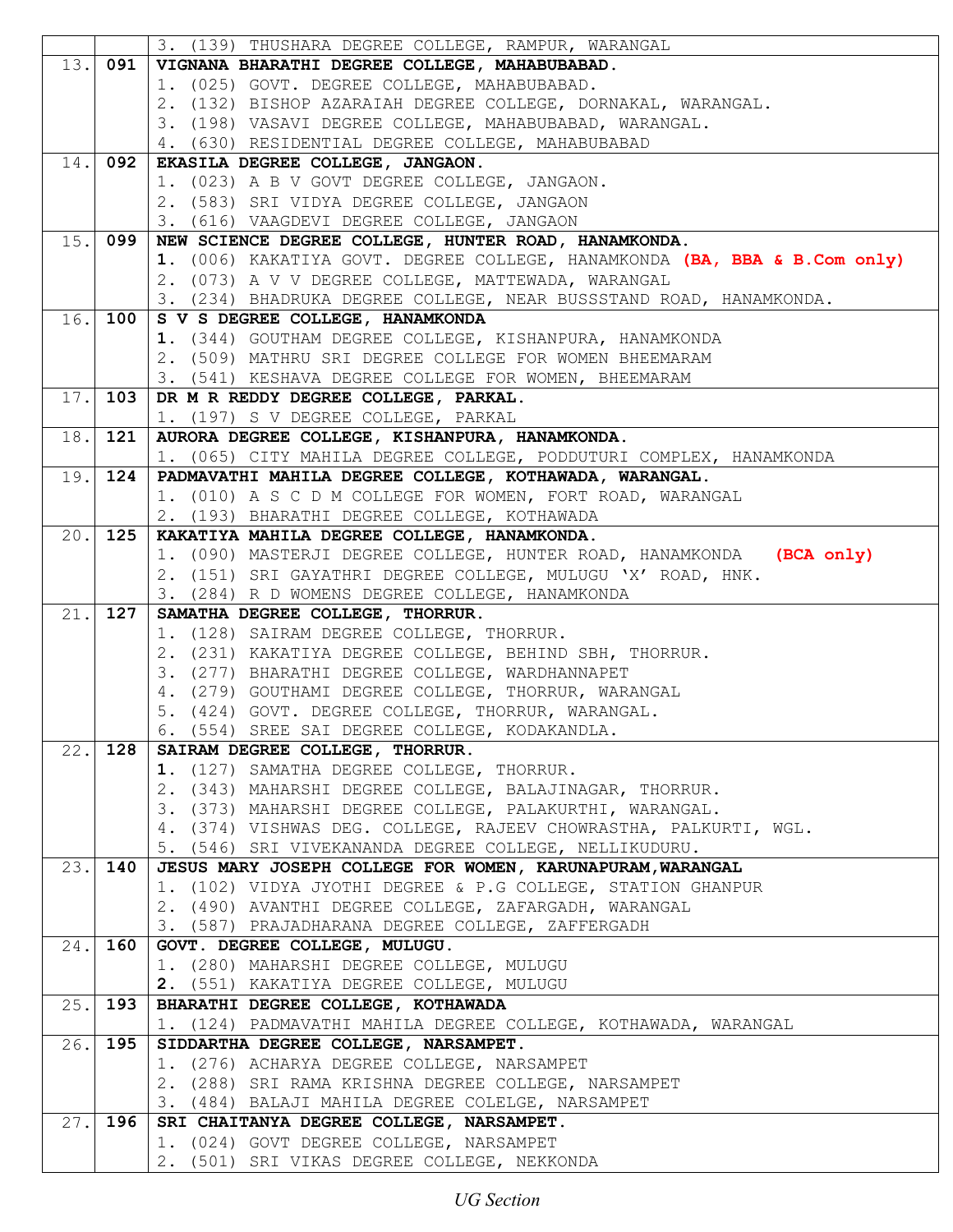|      |           | 3. (517) SARAYU DEGREE COLLEGE H. NO. 20-23/1, GUDUR WARANGAL.                                                    |
|------|-----------|-------------------------------------------------------------------------------------------------------------------|
|      |           | 4. (580) BHADRUKA DEGREE COLLEG TOGARRAI, POST, GIRNIBAVI                                                         |
| 28.  | 197       | S V DEGREE COLLEGE, PARKAL                                                                                        |
|      |           | 1. (422) GOVT. DEGREE COLLEGE, PARKAL, WARANGAL.                                                                  |
|      |           | 2. (245) GANAPATHY DEGREE COLLEGE, PARKAL                                                                         |
| 29.  | 198       | VASAVI DEGREE COLLEGE, MAHABUBABAD, WARANGAL                                                                      |
|      |           | 1. (232) VIKAS DEGREE COLLEGE, MAHABUBABAD, WARANGAL                                                              |
|      |           | 2. (282) NALANDA DEGREE COLLEGE, MAHABUBABAD, WARANGAL                                                            |
|      | 30.1230   | 3. (539) SIDDARTHA DEGREE COLLEGE, BAYYARAM<br>SHAARVANI DEGREE COLLEGE, KISHANPURA, HANAMKONDA.                  |
|      |           | 1. (121) AURORA DEGREE COLLEGE, KISHNAPURA, HANAMKONDA                                                            |
|      | $31.$ 233 | R R MEMORIAL DEGREE COLLEGE, HYD. ROAD, JANGOAN, WARANGAL.                                                        |
|      |           | 1. (092) EKASHILA DEGREE COLLEGE, JANGAON                                                                         |
| 32.  | 234       | BHADRUKA DEGREE COLLEGE, NEAR BUSSSTAND ROAD, HANAMKONDA.                                                         |
|      |           | 1. (090) MASTERJI DEGREE COLLEGE, HUNTER ROAD, HANAMKONDA. (B.Com only)                                           |
| 33.  | 245       | GANAPATHY DEGREE COLLEGE, PARKAL                                                                                  |
|      |           | 1. (103) DR. M R REDDY DEGREE COLLEGE, PARKAL                                                                     |
|      |           | 2. (516) SUVIDYA DEGREE COLLEGE, D.NO. 1-5,1-5/A, CHITYAL                                                         |
| 34.  | 272       | R J R M DEGREE COLLEGE, MARIPEDA                                                                                  |
|      |           | 1. (642) TELANGANA TRIBAL WELFARERES RESIDENTIAL DEG.OLL. (BOYS), MARRIPEDA                                       |
| 35.  | 276       | ACHARYA DEGREE COLLEGE, NARSAMPET.                                                                                |
|      |           | 1. (195) SIDDARTHA DEG. COLLEGE, NARSAMPET.                                                                       |
|      |           |                                                                                                                   |
| 36.  | 278       | GEETHANJALI DEGREE COLLEGE FOR WOMEN, HANAMKONDA<br>1. (005) GOVT. PINGLE COLL. FOR WOMEN, WADDEPALLY, HANAMKONDA |
|      |           | 2. (655) SHIVANI DEGREE COLLEGE, BHEEMARAM                                                                        |
| 37.1 | 280       | MAHARSHI DEGREE COLLEGE, MULUGU.                                                                                  |
|      |           | 1. (511) GAYATRI DEGREE COLLEGE D. NO. 5-40/1, MAIN ROAD PASARA                                                   |
|      |           | 2. (542) ADITHYA DEGREE COLLEGE, MULUGU                                                                           |
|      |           | 3. (549) VISHWAEJA DEGREE COLLEGE, MULUGU                                                                         |
|      |           | 4. (552) SAMMAKKA SARAKKA'S DEGREE COLLEGE FOR WOMEN, MULUGU                                                      |
|      | 38. 282   | NALANDA DEGREE COLLEGE, MAHABUBABAD, WARANGAL.                                                                    |
|      |           | 1. (285) SAMAIKYA DEGREE COLLEGE, MAHABUBABAD, WARANGAL.                                                          |
|      |           | 2. (538) VASAVI DEGREE COLLEGE, BAYYARAM.                                                                         |
| 39.  | 284       | R D WOMENS DEGREE COLLEGE, NAYEEMNAGAR, HANAMKONDA.                                                               |
|      |           | 1. (084) SRI ARUNODAYA DEGREE COLLEGE, HANAMKONDA, WARANGAL                                                       |
| 40.  | 286       | 2. (278) GEETHANJALI DEGREE COLLEGE FOR WOMEN, HANAMKONDA<br>SANGAMITRA DEGREE COLLEGE, BHUPALPALLY.              |
|      |           | 1. (283) SRI CHAITANYA DEGREE COLLEGE, BHUPALPALLY                                                                |
|      |           | 2. (287) SIDDARTHA DEGREE COLLEGE, BHUPALPALLY.                                                                   |
|      |           | 3. (289) VAASAVI DEGREE COLLEGE, BHUPALAPALLY, WARANGAL.                                                          |
|      |           | (425) GOVT. DEGREE COLLEGE, BHUPALAPALLY<br>4                                                                     |
| 41.  | 288       | SRI RAMA KRISHNA DEGREE COLLEGE, NARSAMPET.                                                                       |
|      |           | 1. (196) SRI CHAITANYA DEGREE COLLEGE, NARSAMPET                                                                  |
|      |           | 2. (553) RUDRAMA DEVI MAHILA DEGREE COLLEGE, KHANPUR                                                              |
|      |           | 3. (612) MATHRUSRI DEGREE COLLEGE, GIRNIBAVI (MANDAPALLY), DUGGONDI                                               |
| 42.  | 358       | S R K DEGREE COLLEGE, CHERIAL, WGL.                                                                               |
|      |           | 1. (421) GOVT DEGREE COLLEGE, CHERIAL                                                                             |
|      |           | 2. (544) SAHITHI DEGREE COLLEGE, MADDUR.                                                                          |
| 43.  | 389       | 2. (592) SRI CHAITANYA DEGREE COLLEGE, CHERIAL<br>GOVT. DEGREE COLLEGE, ETURUNAGARAM, WARANGAL.                   |
|      |           | 1. (378) S R R V K R M DEGREE COLLEGE, VENKATAPURAM                                                               |
|      |           | 2. (389) GOVT DEGREE COLLEGE, ETURUNAGARAM, WARANGAL.                                                             |
|      |           | 3. (522) SRI RAMA GOWTHAMI DEGREE COLLEGE, WAZEED                                                                 |
|      |           | 4. (584) CHAITANYA DEGREE COLLEGE, MANGAPET                                                                       |
| 44.  | 421       | GOVT DEGREE COLLEGE, CHERIAL                                                                                      |
|      |           | 1. (603) PRATHIBHA DEGREE COLLEG, E CHERIAL                                                                       |